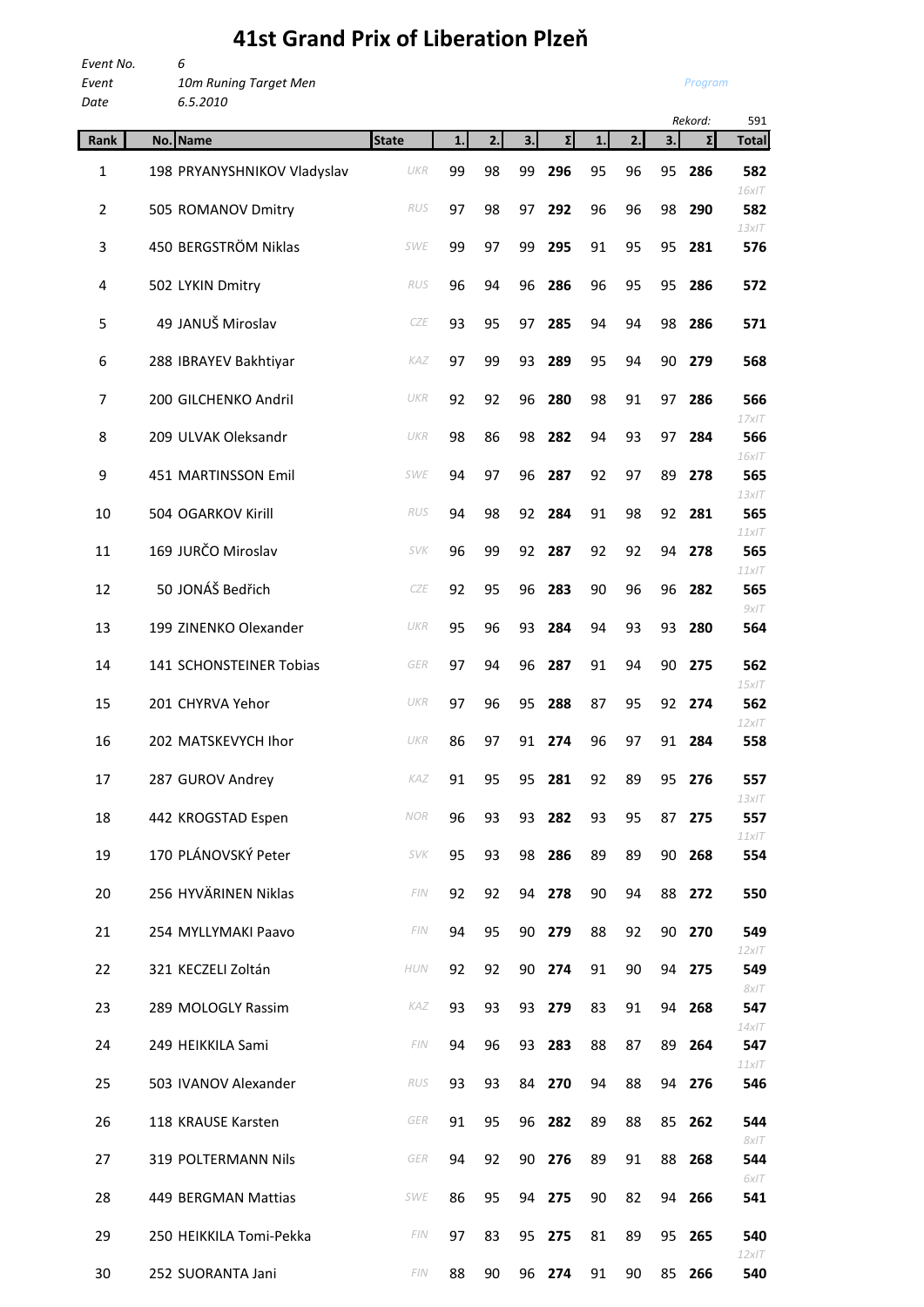|    |                         |            |    |    |    |     |                       |    |    |     | $11x$ IT        |
|----|-------------------------|------------|----|----|----|-----|-----------------------|----|----|-----|-----------------|
| 31 | 253 SUORANTA Matti      | <b>FIN</b> | 92 | 95 | 92 | 279 | 92                    | 83 | 85 | 260 | 539             |
| 32 | 168 JANÁK Marián        | <b>SVK</b> | 92 | 88 | 95 | 275 | 86                    | 82 | 94 | 262 | 537             |
| 33 | 204 CHAUSOV Dmytro      | UKR        | 89 | 91 | 91 | 271 | 90                    | 89 | 86 | 265 | 536             |
| 34 | 602 WEIGEL Tilo         | GER - RH   | 92 | 89 | 88 | 269 | 87                    | 89 | 91 | 267 | $11x$ IT<br>536 |
| 35 | 255 SALLINEN Vesa-Matti | FIN        | 89 | 94 | 95 | 278 | 83                    | 84 | 90 | 257 | 6x/T<br>535     |
| 36 | 603 KOY Stephan         | GER - RH   | 86 | 92 | 95 | 273 | 89                    | 89 | 84 | 262 | 11x<br>535      |
| 37 | 142 ZEH Sebastián       | <b>GER</b> | 96 | 92 | 92 | 280 | 76                    | 88 | 87 | 251 | 8x/T<br>531     |
| 38 | 203 SALAMAKHA Oleg      | UKR        | 93 | 95 | 88 | 276 | 87                    | 82 | 84 | 253 | 529             |
| 39 | 52 RADLA Lukáš          | CZE        | 94 | 95 | 90 | 279 | 82                    | 82 | 83 | 247 | 526             |
| 40 | 124 ALVERMAN Max        | <b>GER</b> | 89 | 87 | 90 | 266 | 84                    | 83 | 91 | 258 | 524             |
| 41 | 480 GELECSNYI Daniel    | <b>HUN</b> | 91 | 86 | 93 | 270 | 83                    | 92 | 73 | 248 | 518             |
| 42 | 320 KEINER David        | <b>GER</b> | 78 | 92 | 80 | 250 | 86                    | 90 | 89 | 265 | 515             |
| 43 | 443 SORLIE Tommy        | <b>NOR</b> | 86 | 89 | 85 | 260 | 84                    | 88 | 82 | 254 | 514             |
| 44 | 295 MAYER Emeran        | <b>GER</b> | 86 | 95 | 91 | 272 | 79                    | 81 | 80 | 240 | 512             |
|    |                         |            |    |    |    |     |                       |    |    |     |                 |
| 45 | 481 SZADAI Laszlo       | <b>HUN</b> | 80 | 84 | 91 | 255 | 88                    | 85 | 83 | 256 | 511<br>$4x$ IT  |
| 46 | 251 JOKELA Jukka-Pekka  | FIN        | 88 | 81 | 95 | 264 | 85                    | 86 | 76 | 247 | 511<br>2x/T     |
|    |                         |            |    |    |    |     |                       |    |    |     |                 |
|    |                         |            |    |    |    |     | <b>SCOPI</b> software |    |    |     |                 |